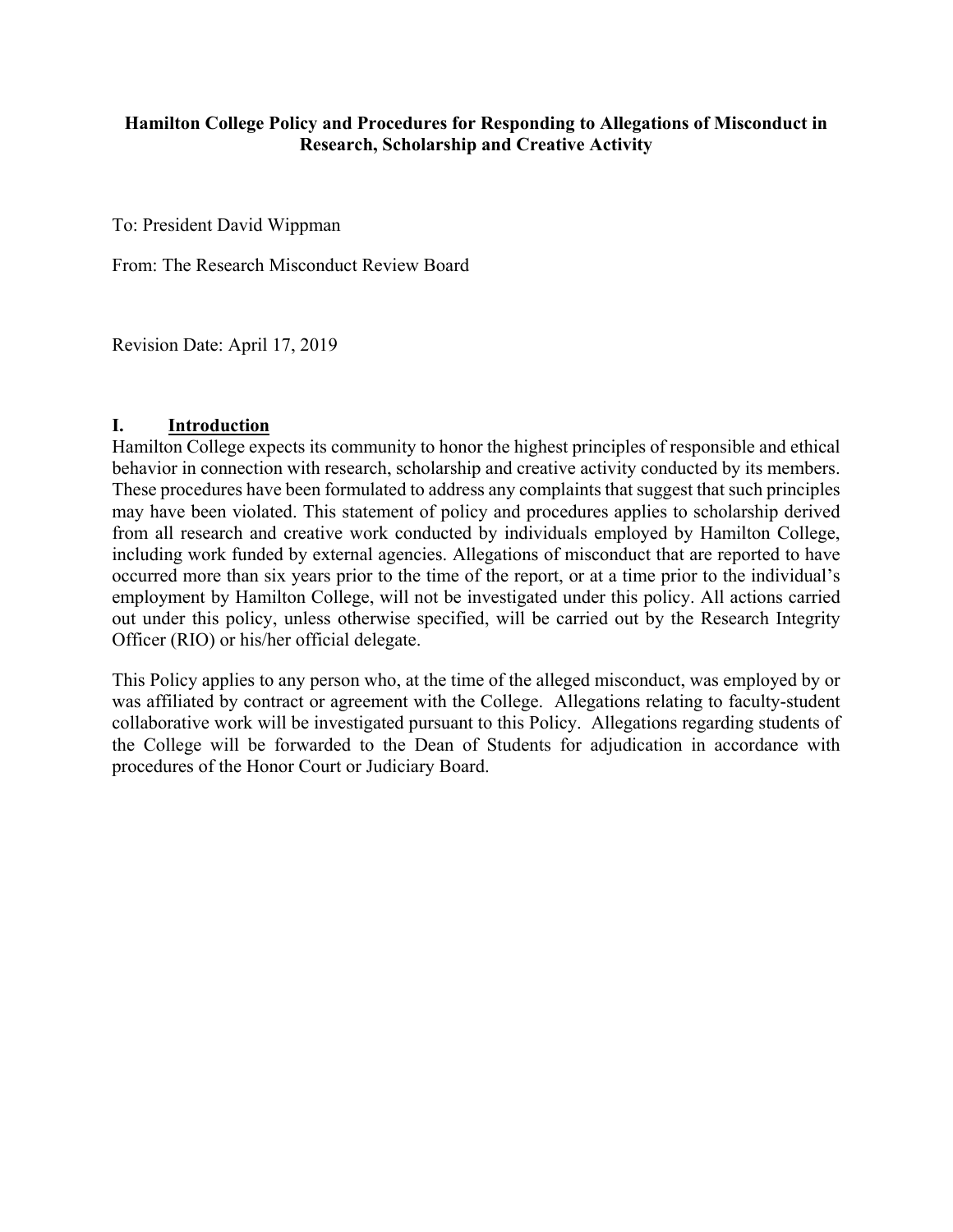# **II. Definitions**

*Research.* For the purposes of this policy, "research" is defined as any professional work, including creative work, that is shared with academic or general audiences, or any more limited public, whether that work is peer-reviewed or not. Such sharing includes, but is not limited to, dissemination in print or electronic media, as well as presentations at academic or non-academic venues.

*Research Misconduct* means fabrication, falsification or plagiarism in proposing, performing, or reviewing research, or in reporting research results.

- (a) Fabrication is making up data or results and recording or reporting them.
- (b) Falsification is manipulating research materials, equipment, or processes, or changing or omitting data or results such that the research is not accurately represented in the research record.
- (c) Plagiarism is the appropriation of another person's ideas, processes, results, or words that are not common knowledge without giving appropriate credit.
- (d) Research misconduct does not include honest error or differences of opinion.

 attribution, or ownership of data. The Research Integrity Officer will determine the appropriate Other types of misconduct may include violations of the policies or deviations from the approved protocols of the Institutional Review Board (IRB), the Institutional Animal Care and Use Committee (IACUC), or the Institutional Biosafety Committee (IBC), in addition to other types of professional misconduct in the pursuit of research including disputes regarding authorship, venue for resolving misconduct in these areas.

*Deciding Official* means the Dean of the Faculty (the "Dean"), who makes final determinations on allegations of research misconduct and any institutional administrative actions. The Dean should have no direct prior involvement in the institution's investigation, or allegation assessment. The Dean's appointment of an individual to assess allegations of Research or Creative Misconduct or to serve on an investigation committee and the direction of an accuser to the misconduct procedures are not considered to be a conflict of interest.

*Research Integrity Officer*. The Research Integrity Officer (RIO) means the institutional official responsible for: (1) assessing allegations of Research Misconduct to determine if they fall within the definition of Research Misconduct and warrant an investigation on the basis that the allegation is sufficiently credible and specific so that potential evidence of research misconduct may be identified; (2) overseeing investigations; and (3) meeting the other responsibilities described in this Policy. At Hamilton College, the Research Integrity Officer duties will fall to an Associate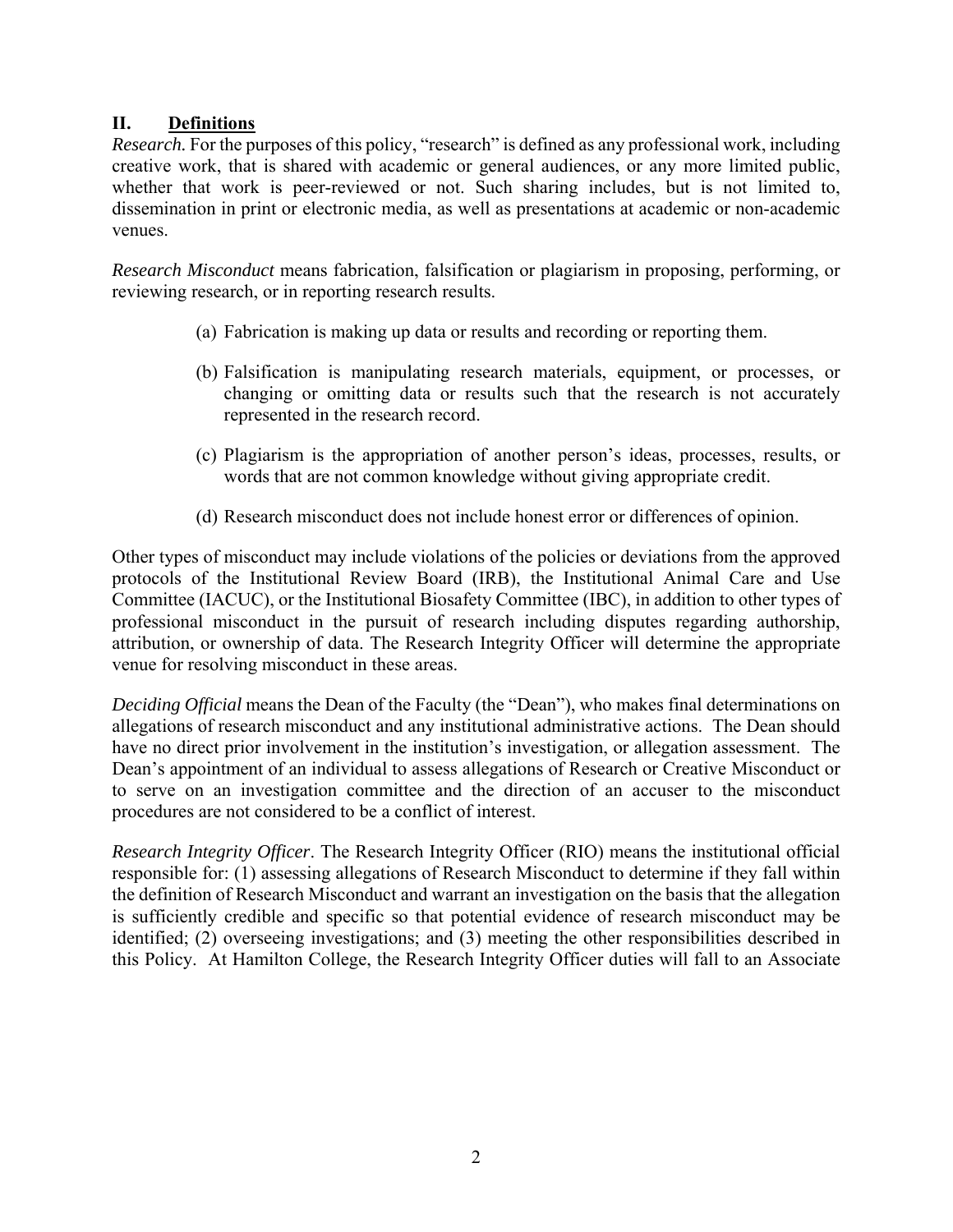Dean of the Faculty, unless the Dean elects to make an exception in any given year. The Dean will not serve as the Research Integrity Officer.

 *Research Misconduct Review Board.* The Research Misconduct Review Board is appointed by the Dean in accordance with the Faculty Handbook and is responsible for investigating allegations of Research Misconduct.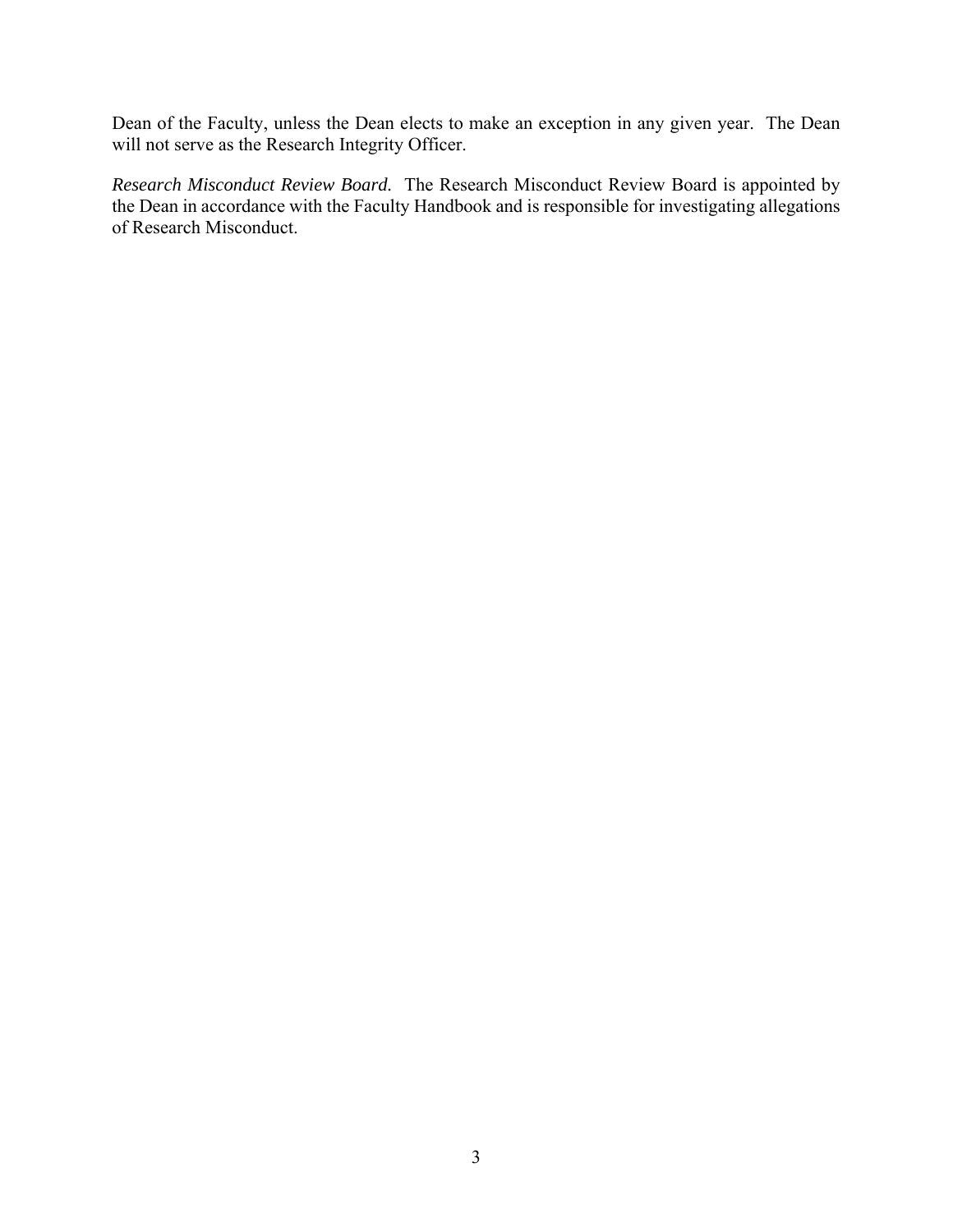# **III. The Inquiry**

- 1. Persons with a good faith belief that an act of Research, Scholarship or Creative Misconduct has occurred should report their belief to the Research Integrity Officer. The Research Integrity Officer shall confer confidentially with the reporting person about whether the matter should be submitted as an allegation of Research Misconduct.
- 2. If the Research Integrity Officer believes that there is any personal, professional or financial conflict of interest or any other reason he or she may not be able to conduct a fair and unbiased Inquiry, he or she shall report this conflict of interest or bias to the Dean, who shall appoint an alternate Research Integrity Officer for the matter.
- 3. If the reporting person decides to submit an allegation of Research Misconduct, the Research Integrity Officer shall determine whether the alleged conduct:
	- (a) falls within the definition of Research Misconduct; and
	- (b) is sufficiently credible and specific so that potential evidence may be identified. If the allegation meets this standard, the Research Integrity Officer shall commence an Inquiry. The purpose of an Inquiry is to determine whether there is sufficient evidence of Research Misconduct to commence an Investigation. After a complaint is received, an Inquiry will proceed at the discretion of the RIO. The reporting person is not compelled to proceed with the Inquiry.
	- (c) If the circumstances described by the individual do not meet the definition of research misconduct, the Research Integrity Officer may refer the individual or allegation to other offices or officials (e.g., Department Chair or IRB Chair) with responsibility for resolving the problem.
- 4. Upon commencing an Inquiry, the Research Integrity Officer shall give written notice of the allegation to the Respondent or Respondents. The written notice shall advise the Respondent of the requirements of confidentiality and non-retaliation set forth in this Policy. If during the course of the Inquiry, the Research Integrity Officer identifies additional Respondents, they shall also be given written notice of the allegation.
- 5. In consecutive or concurrent actions, the Respondent will be notified of the allegation and the Research Integrity Officer shall collect and sequester all research data and other evidence related to the allegation of Research Misconduct. The Respondent will be afforded the opportunity to review the research data and evidence during the Inquiry.
- 6. The Research Integrity Officer shall offer the Respondent the opportunity to meet with the Research Integrity Officer, including the opportunity to admit to the alleged Research Misconduct. In the event the Respondent admits to the Research Misconduct, the Dean, in consultation with the Research Integrity Officer, may terminate the Inquiry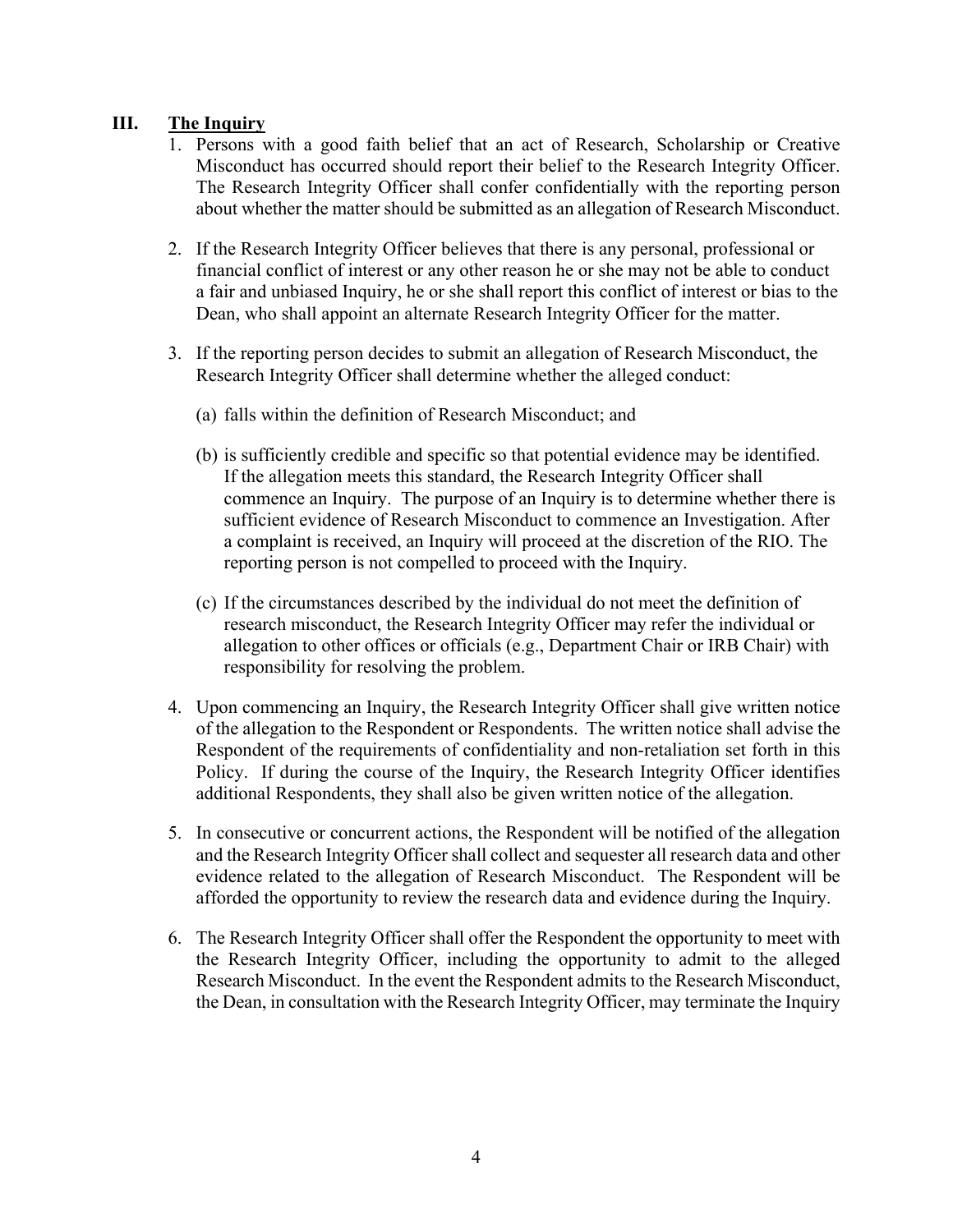and take appropriate action to report and address the Research Misconduct as provided in Part V.

- 7. The Research Integrity Officer will prepare a written report of the Inquiry. The written report will include:
	- (a) The name and position of the Respondent;
	- (b) A description of the allegations of Research Misconduct;
	- (c) A determination of whether there should be an Investigation and a statement of the basis for determining that an Investigation is warranted or that the matter should not be further investigated;
- 8. The Research Integrity Officer will provide a draft of the Inquiry Report to the Respondent and an opportunity to submit comments on the Inquiry Report. The Respondent's comments will be attached to the final Inquiry Report.
- the Research Integrity Officer. The Research Integrity Officer may extend this period for good reason and must document the reason for the extension and include it in the 9. The Inquiry should be completed within sixty days of the receipt of the allegation by Inquiry Report.
- 10. The Research Integrity Officer shall provide the Respondent and the Dean with a copy of the final Inquiry Report.
- 11. The Research Integrity Officer may provide a copy of the Inquiry Report to the Complainant.
- 12. The Dean will insure that Inquiry Reports are maintained in the records of the College for at least seven years.
- 13. If the Inquiry Report determines that an Investigation is warranted and the Research Misconduct falls within 42 C.F.R. Part 93, the Research Integrity Officer shall make a report to the DHHS Office of Research Integrity.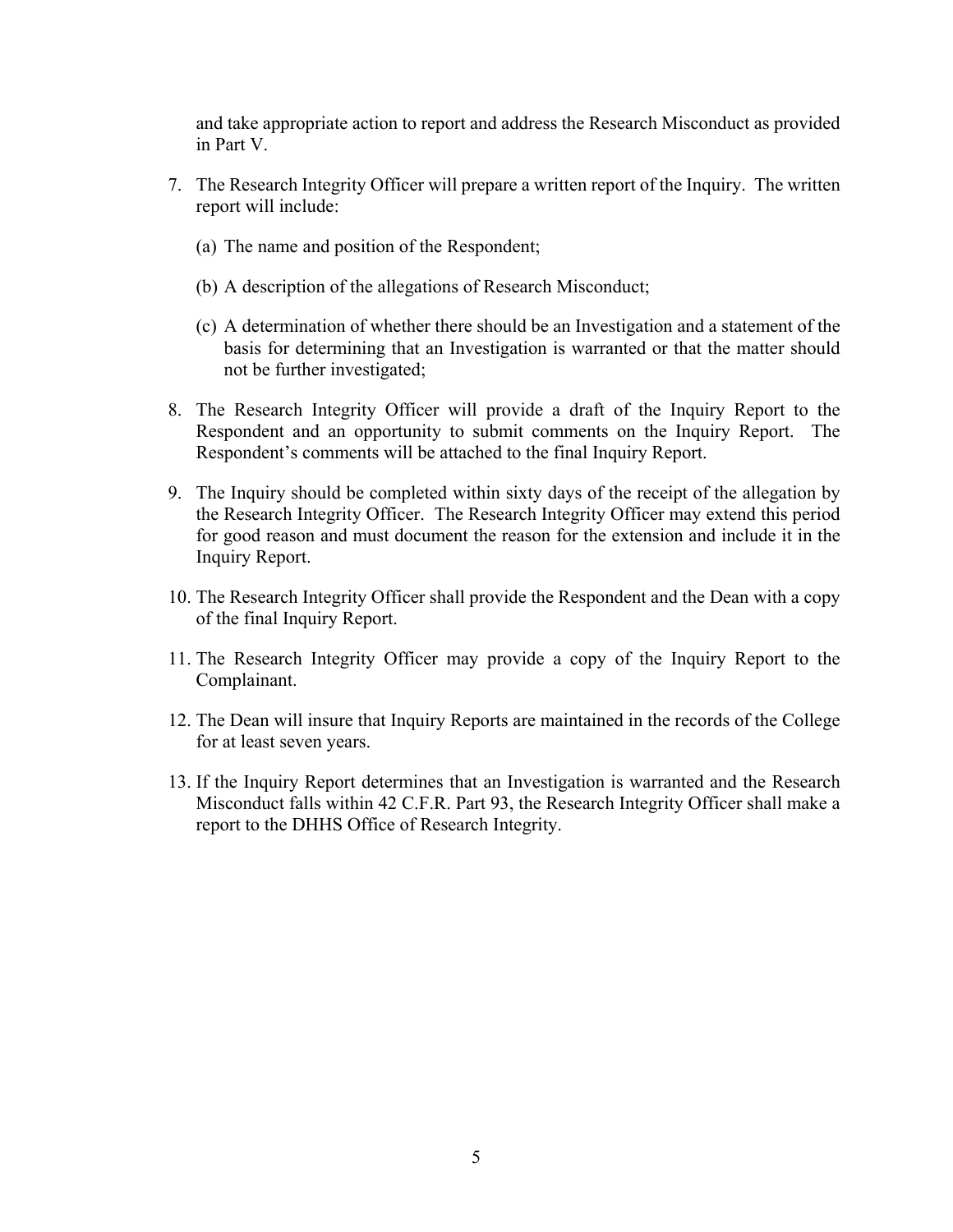## **IV. The Investigation**

- Integrity Officer will deliver the Inquiry Report to the Research Misconduct Review 1. If the Inquiry Report determines that an investigation is warranted, the Research Board ("Board"), which will conduct an Investigation. The Investigation should commence within thirty days of the issuance of the Inquiry Report.
- confidentiality. The Research Integrity Officer will consult with the Board as the Board 2. The Board will meet with the Research Integrity Officer, who will review the charge and the procedures for conducting the Investigation, including the need to maintain deems necessary during the Investigation.
- of interest or any other reason that the Board's Investigation may appear to be biased, or creative expertise to investigate the Charge. In the event the Board Chair determines 3. In the event any Member of the Board has a personal, professional, or financial conflict that Board Member shall recuse herself or himself from the Investigation. The Board Chair shall make certain that at least one Member of the Board has sufficient research that no Board Member has sufficient research or creative expertise, the Board Chair will request that the Dean appoint an additional faculty member with such expertise to the Board for the matter.
- Complainant and Respondent will be asked to identify additional witnesses who should summary or transcript of the interview. The Board may, in consultation with the evidence. 4. The Board shall, with the assistance of the Research Integrity Officer, collect documentary evidence, and shall interview the Complainant, the Respondent, and other available witnesses with information relevant to the alleged Research Misconduct. The be interviewed. Witnesses who are interviewed will be advised of the requirements of confidentiality under this Policy. Interviews may be conducted by either the entire Board, or by one or more Board Members. An audio record of interviews will be maintained, and a written summary or transcript of the interview will be furnished to each witness, and the witness will be given the opportunity to review and correct the Research Integrity Officer, and with the approval of the Dean, retain outside investigators to conduct interviews and outside consultants to assist in evaluating the The Research Integrity Officer shall maintain custody of all of the documentary evidence and witness interviews collected during the Investigation.
- 5. The Board will pursue any information uncovered during the Investigation which it determines may lead to information relevant to whether the alleged Research Misconduct occurred.
- 6. Investigations should normally be completed within 120 days of the Board's receipt of the Inquiry Report. The Board may extend this period for good cause. The good cause shall be set forth in the Investigation Report. In the case of Research Misconduct subject to 42 C.F.R. Part 93, the Research Integrity Officer shall request an extension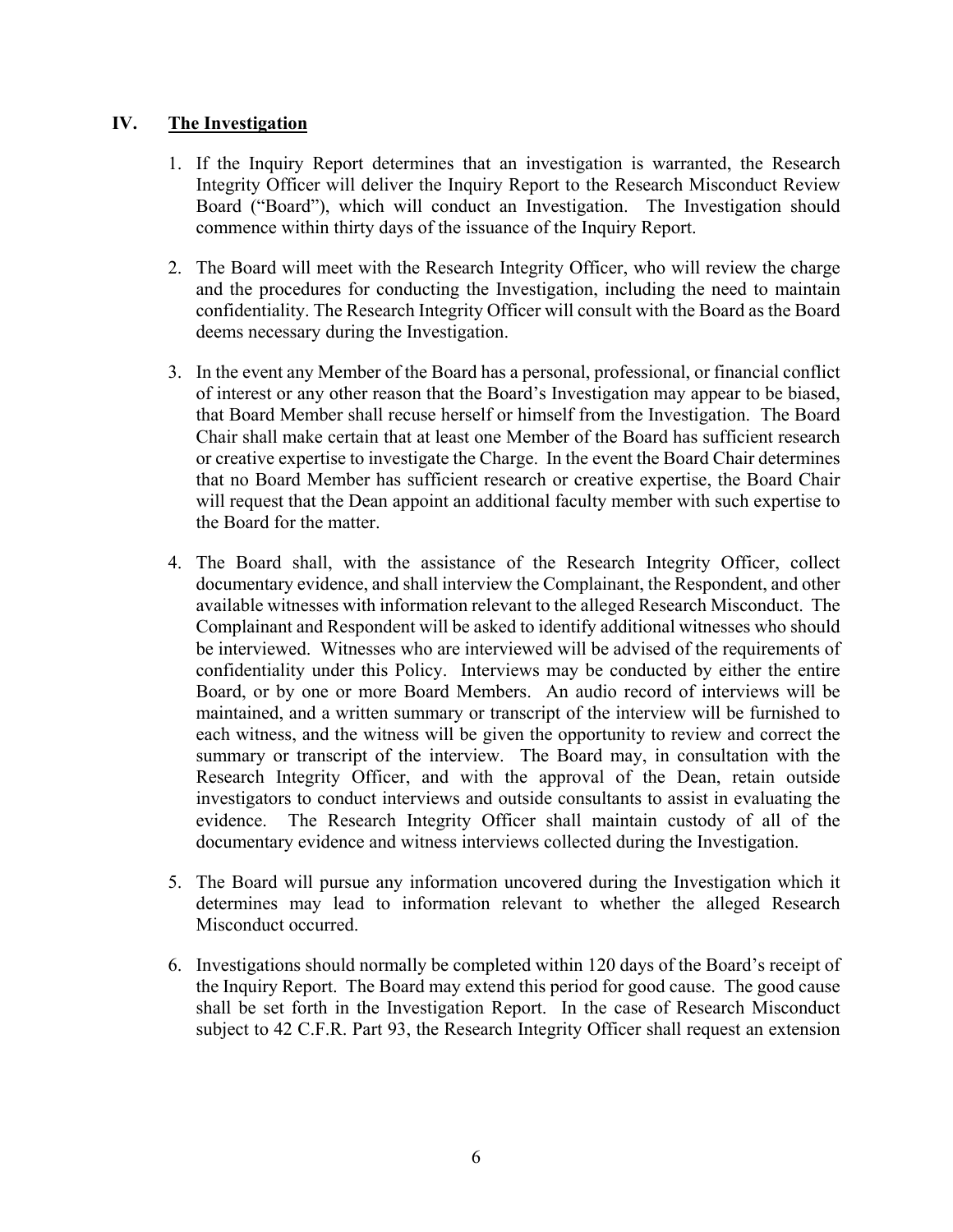from the Office of Research Integrity if the Investigation Report is not completed within 120 days.

- Misconduct has occurred on the basis of the preponderance of evidence standard. A 7. After completing the interviews and collection of documentary evidence, the Board shall meet to deliberate concerning whether an act of Research Misconduct has occurred. In weighing the evidence, the Board may consider whether the Respondent has destroyed relevant evidence, failed to provide relevant evidence that would normally be in the possession of the Respondent, or has otherwise failed to cooperate with the Investigation. The Board shall make the determination of whether Research finding of Research Misconduct must be based on a determination that:
	- (a) there was a significant departure from accepted practices of the relevant scholarly community; and
	- (b) the Research Misconduct was committed intentionally, knowingly, or recklessly.
- 8. The Board shall prepare a report of the Investigation. The report shall:
	- (a) describe the charge of Research Misconduct;
	- (b) identify and summarize the interviews and documentary evidence considered;
	- (c) set forth the Board's findings as to whether an act of Research Misconduct occurred;
	- (d) summarize the facts and analysis that support the Board's findings.
- Under circumstances when confidentiality is not a concern, the Respondent shall be 9. The Respondent shall be given an opportunity to review the draft Investigation Report. given a copy of the evidence gathered by the Board. When confidentiality is a concern, at the discretion of the Board and the Research Integrity Officer, the Respondent may be required to review the evidence in a secure location and under supervision so as to ensure the evidence is not copied and to protect the confidentiality of the evidence.
- supporting evidence is made available to submit comments on the draft Investigation 10. The Respondent shall be given thirty days after the draft Investigation Report and Report. The comments of the Respondent shall be included with the final Investigation Report. The Board may respond to these comments in the final Investigation Report.
- 11. The Board may make the draft Investigation Report available to the Complainant, and the Complainant may submit comments on the draft Investigation Report within thirty days after the draft Investigative Report is made available.
- Research Integrity Officer. The Research Integrity Officer may deliver the final 12. The final Investigation Report will be delivered to the Dean and the Respondent by the Investigation Report to the Complainant or make it available for review by the Complainant.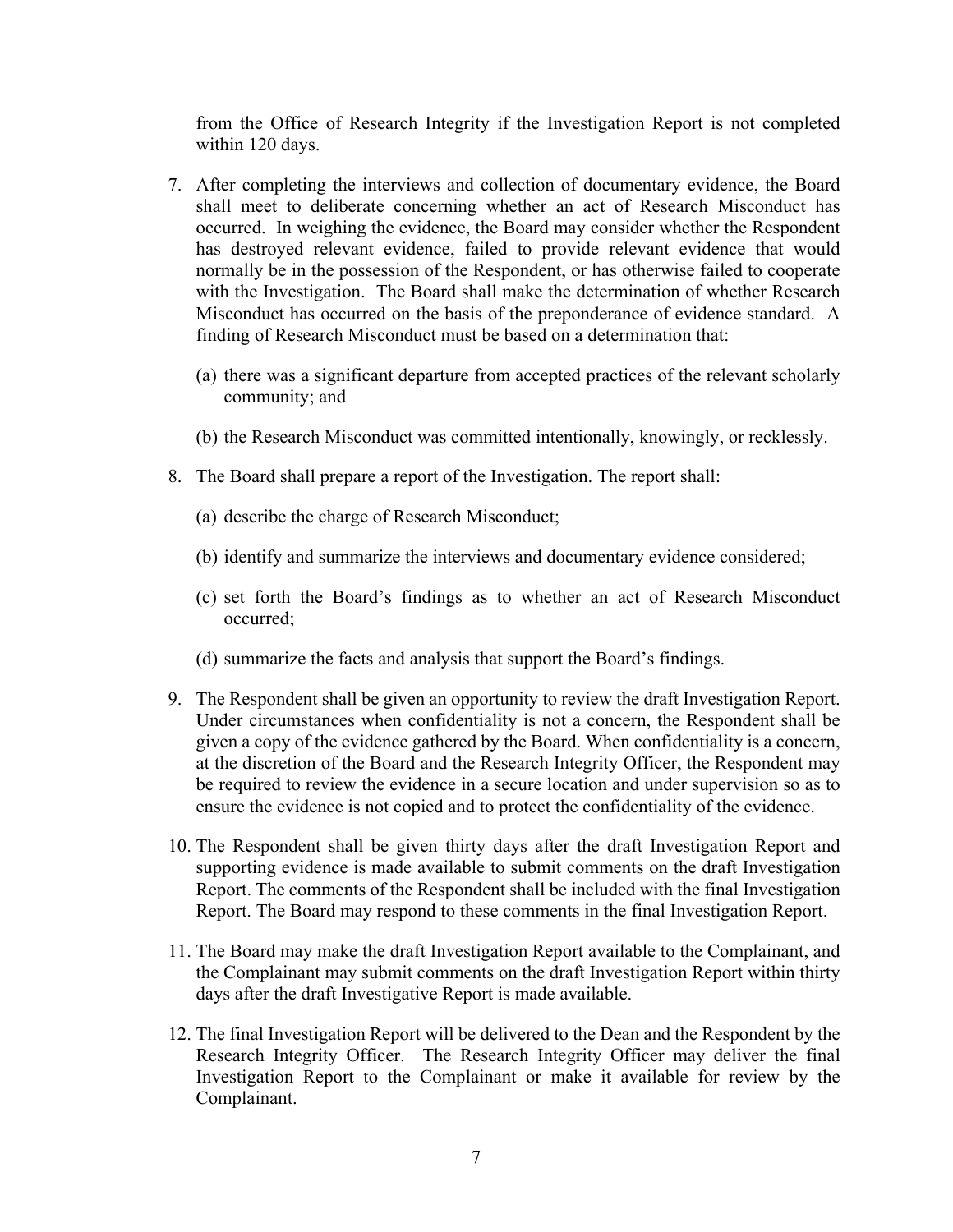#### **V. Completion of the Case**

- 1. The Dean shall review and accept the Investigation Report and on behalf of the College. Upon receipt of the Investigation Report, the Dean shall, in consultation with the Research Integrity Officer, decide on appropriate actions to be taken. These actions may include:
	- (a) Recommendation by the RIO to publishers that all pending or published abstracts and papers emanating from the research where research misconduct was found be withdrawn or corrected;
	- (b) Removal of the responsible person from the particular project, letter of reprimand, special monitoring of future work, probation, involuntary paid leave, or initiation of procedures defined in Section X of the Faculty Handbook;
	- (c) A statement to the campus/faculty about the facts of the case with identities and details of the case redacted;
	- (d) Other actions that are necessary to restore the reputation of either the complainant or respondent; or
	- (e) Other action appropriate considering the nature of the research misconduct.
- 2. The Dean will deliver notice to the Respondent, with a copy to the Research Integrity Officer, of the actions to be taken (the "Notice of Actions"). The Research Integrity Officer may deliver the Notice of Actions to the Complainant.
- 3. If the Respondent accepts the Dean's decision regarding the complaint, all documentation of the case will be maintained by the College for a period of seven years, and the DHHS Office of Scientific Integrity will be notified.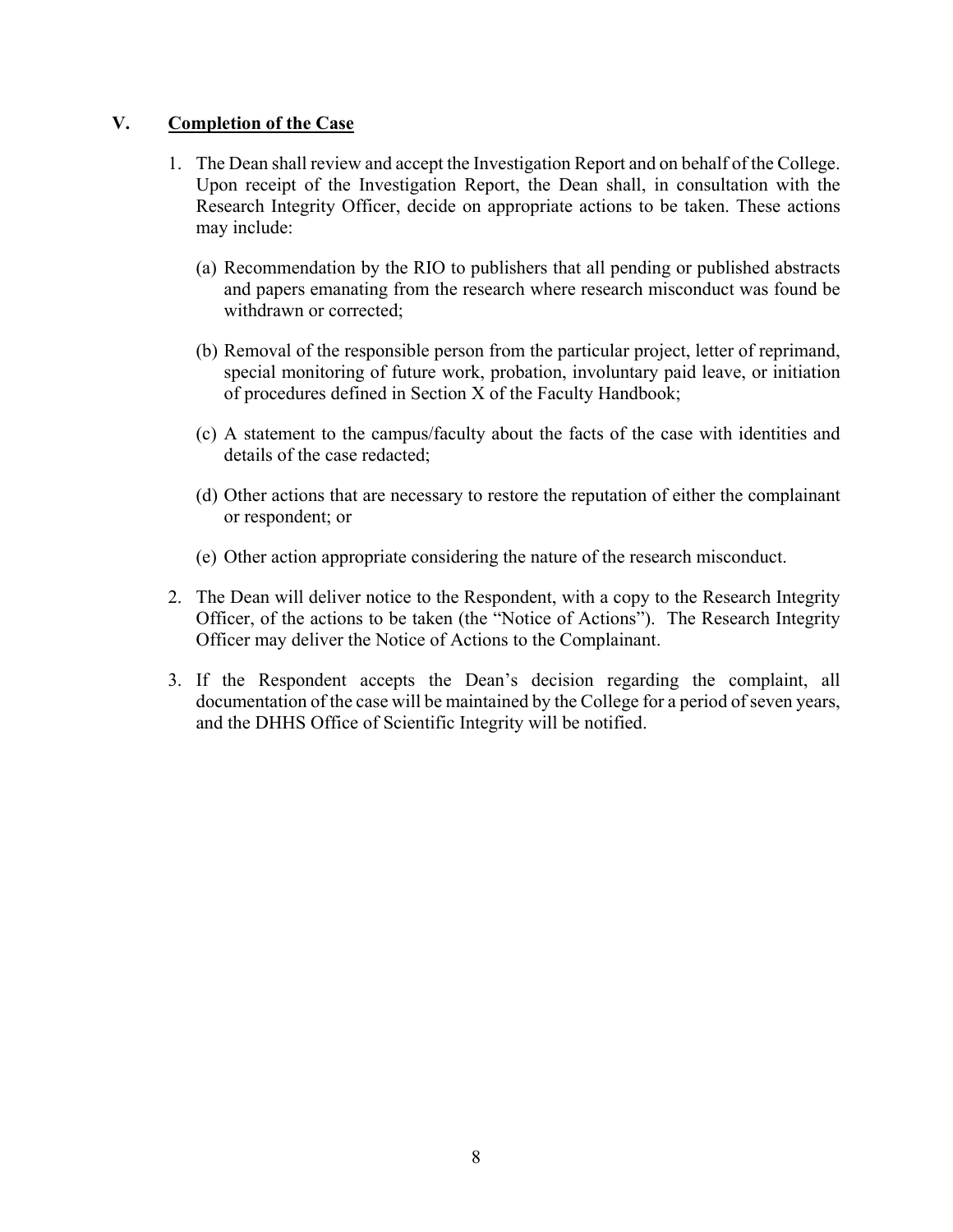## **VI. Appeal**

 the Dean and the Research Integrity Officer within fourteen days of the delivery of the Notice of Actions. The Research Integrity Officer may provide the appeal letter to the all documentation of the case will be maintained by the College for a period of seven 1. The Respondent may appeal a finding of Research Misconduct to the President of the College. The Respondent shall provide notice to the President, the Dean and the Research Integrity Officer of an intent to appeal within seven days of the delivery of the Notice of Actions. The Respondent shall deliver an appeal letter to the President, Complainant. The Research Integrity Officer and the Complainant may respond to the appeal letter within fourteen days of their receipt of the appeal letter. The President will issue a written decision on the appeal. The President may uphold the determination and the actions, set it aside or revise the actions. At the conclusion of the appeal process, years, and if appropriate the DHHS Office of Scientific Integrity will be notified.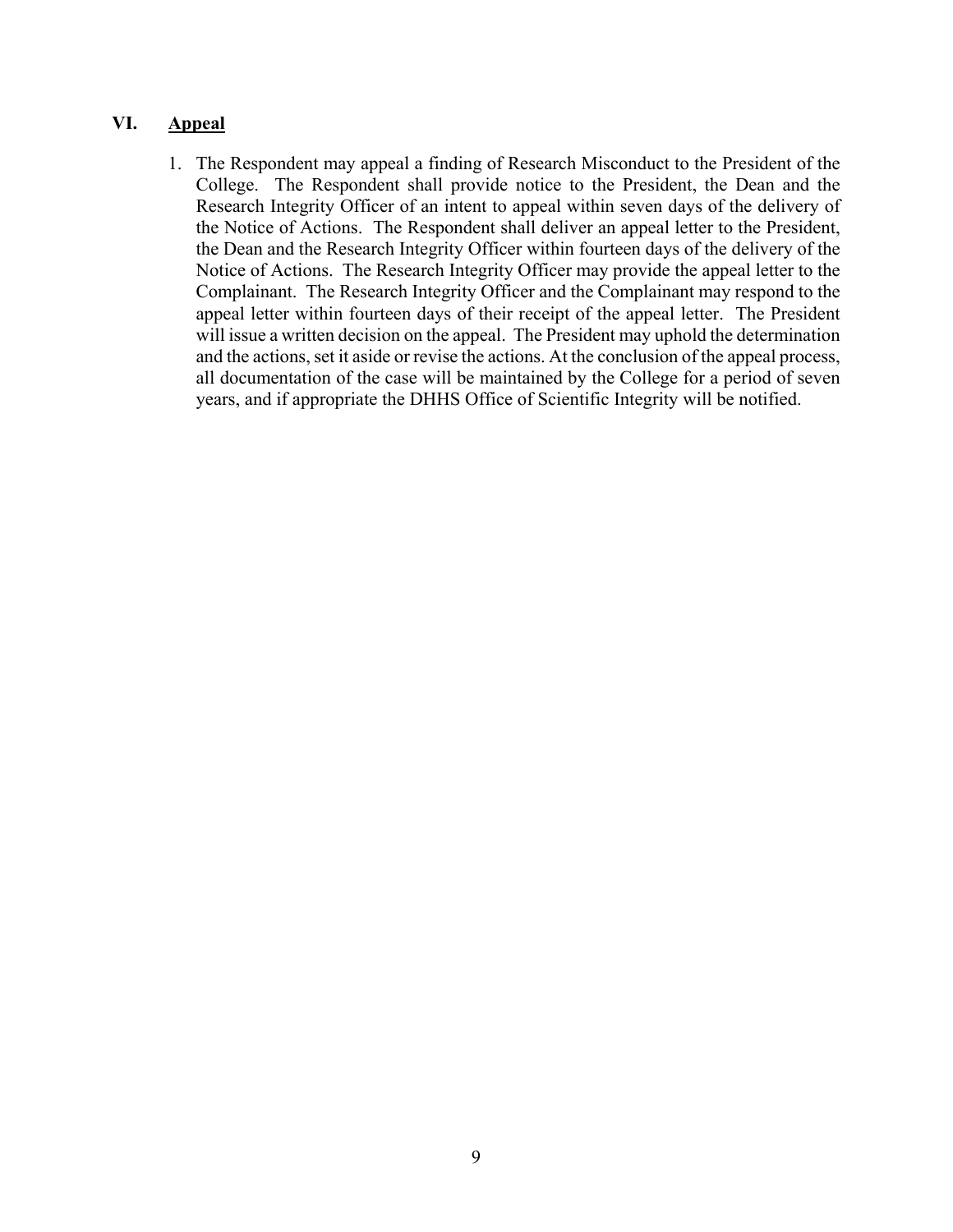### **VII. General Policies and Principles**

- refer the individual or allegation to other offices or officials (e.g., Department Chair or 1. Responsibility to Report Misconduct. All persons subject to this Policy will report observed, suspected, or apparent research misconduct to the Research Integrity Officer. If an individual is unsure whether a suspected incident falls within the definition of Research Misconduct he or she may meet with or contact the Research Integrity Officer to discuss the suspected research misconduct informally, which may include discussing it anonymously and/or hypothetically. If the circumstances described by the individual do not meet the definition of research misconduct, the Research Integrity Officer may IRB Chair) with responsibility for resolving the problem. At any time, persons subject to this Policy may have confidential discussions and consultations about concerns of possible misconduct with the Research Integrity Officer and will be counseled about appropriate procedures for reporting allegations.
- will cooperate with the Research Integrity Officer and other College officials in the 2. Cooperation with Research Misconduct Proceedings. All persons subject to this Policy review of allegations and the conduct of inquiries and investigations. Persons subject to this Policy, including complainants and respondents, have an obligation to provide evidence relevant to research misconduct allegations to the Research Integrity Officer or other institutional officials. The Research Integrity Officer will maintain confidentiality of the evidence collected in accordance with this Policy. Refusal by respondents to provide requested research records or documents may be considered evidence of misconduct.
- 3. Confidentiality. The Research Integrity Officer shall:
	- research misconduct proceeding; (a) limit disclosure of the identity of respondents, complainants, and witnesses to those who need to know in order to carry out a thorough, competent, objective and fair
	- (b) except as otherwise prescribed by law, limit the disclosure of any records or evidence from which research subjects might be identified to those who need to know in order to carry out a research misconduct proceeding; and
	- (c) use written confidentiality agreements or other mechanisms to ensure that the respondents, complainants, and witnesses do not make any further disclosure of identifying information.
- 4. Protecting complainants, witnesses, and committee members from retaliation. Persons subject to this Policy may not retaliate in any way against complainants, witnesses, or Board Members. Persons subject to this Policy should immediately report any alleged or apparent retaliation against complainants, witnesses or Board Members to the Research Integrity Officer, who shall review the matter and, as necessary, make all reasonable and practical efforts to counter any potential or actual retaliation and protect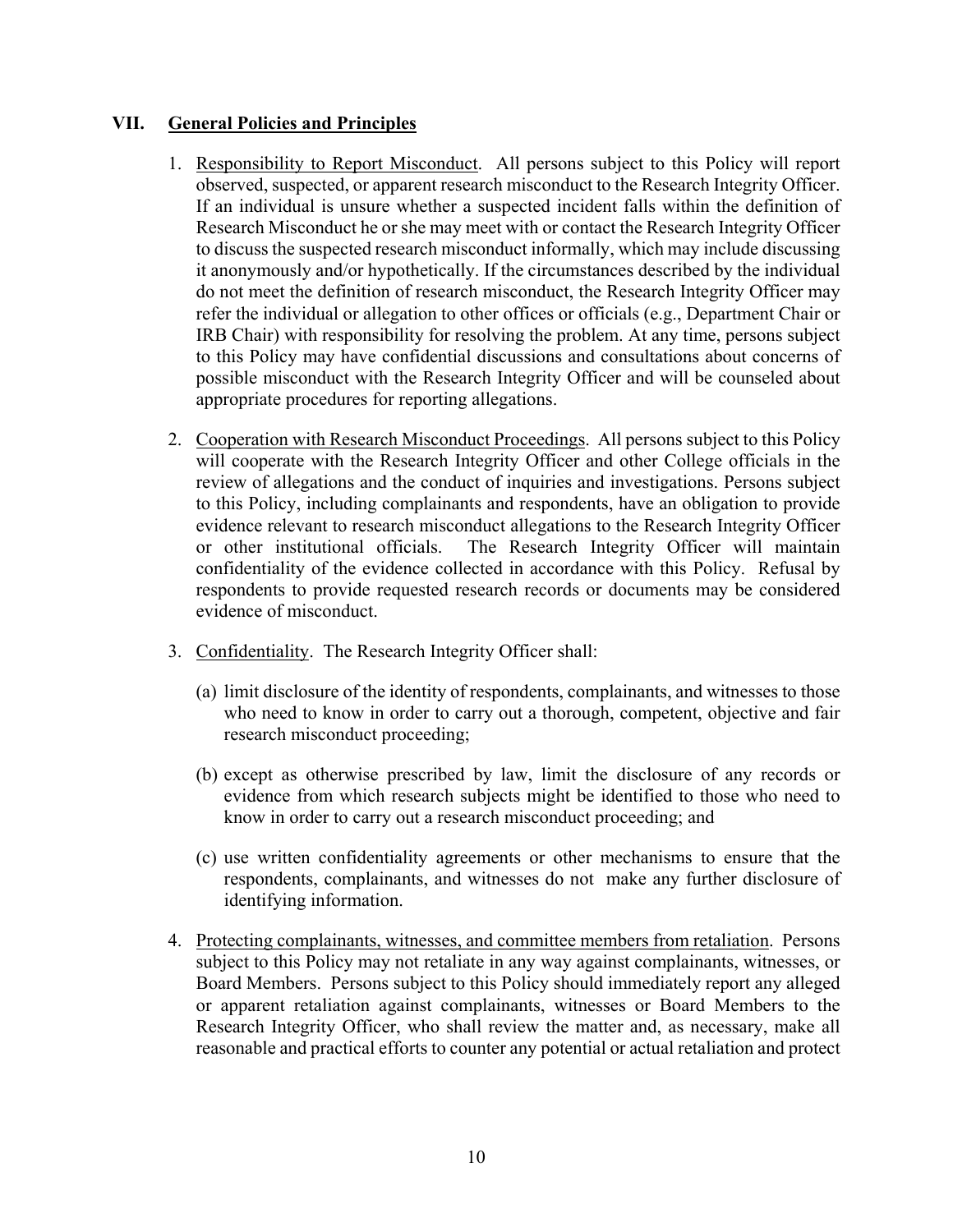and restore the position and reputation of the person against whom the retaliation is directed.

5. Protecting the Respondent. As requested and as appropriate, the Research Integrity Officer and other institutional officials shall make all reasonable and practical efforts to protect or restore the reputation of persons alleged to have engaged in research misconduct, but against whom no finding of research misconduct is made.

The Research Integrity Officer is responsible for ensuring that respondents receive all the notices and opportunities provided for in this Policy. Respondents may consult confidentially with legal counsel or a non-lawyer personal adviser (who is not a principal or witness in the case) to seek advice and may bring a non-lawyer personal adviser to interviews, meetings or hearings on the case. Respondents may also consult their spouse or partner.

- 6. Notice. All notices required under this Policy will be considered complete when delivered to the recipient's College e-mail account.
- the Research Integrity Officer will review the situation to determine if there is any threat of harm to public health or to individuals. In the event of such a threat, the Research Integrity Officer will, in consultation with other institutional officials, take include additional monitoring of the research process, reassignment of personnel, 7. Interim Administrative Actions. Throughout the Research Misconduct proceedings, appropriate interim action to protect against any such threat. Interim action might additional review of research data and results or delaying publication.
- the Research Integrity Officer and the Board will use their best efforts to reach a 8. Termination or Resignation Prior to Completing the Investigation. The termination of the Respondent's institutional employment, by resignation or otherwise, before or after an allegation of possible research misconduct has been reported, will not preclude or terminate the proceeding. If the Respondent, without admitting to the misconduct, elects to resign his or her position after the College receives an allegation of Research Misconduct the Inquiry will proceed, as well as the Investigation, as appropriate based on this Policy. If the Respondent refuses to participate in the process after resignation, conclusion concerning the allegations, noting in the Inquiry Report and the Investigation Report the Respondent's failure to cooperate and its effect on the evidence.
- 9. Allegations Not Made in Good Faith. If relevant, the Dean will determine whether the Complainant's allegations of Research Misconduct were made in good faith, or whether a witness or Board Member failed to act in good faith. If the Dean determines that there was an absence of good faith they will determine whether any administrative action should be taken against the person who failed to act in good faith.
- 10. Adoption and Amendment. This Policy will become effective immediately upon its approval by the President of the College and supersedes all prior policies and